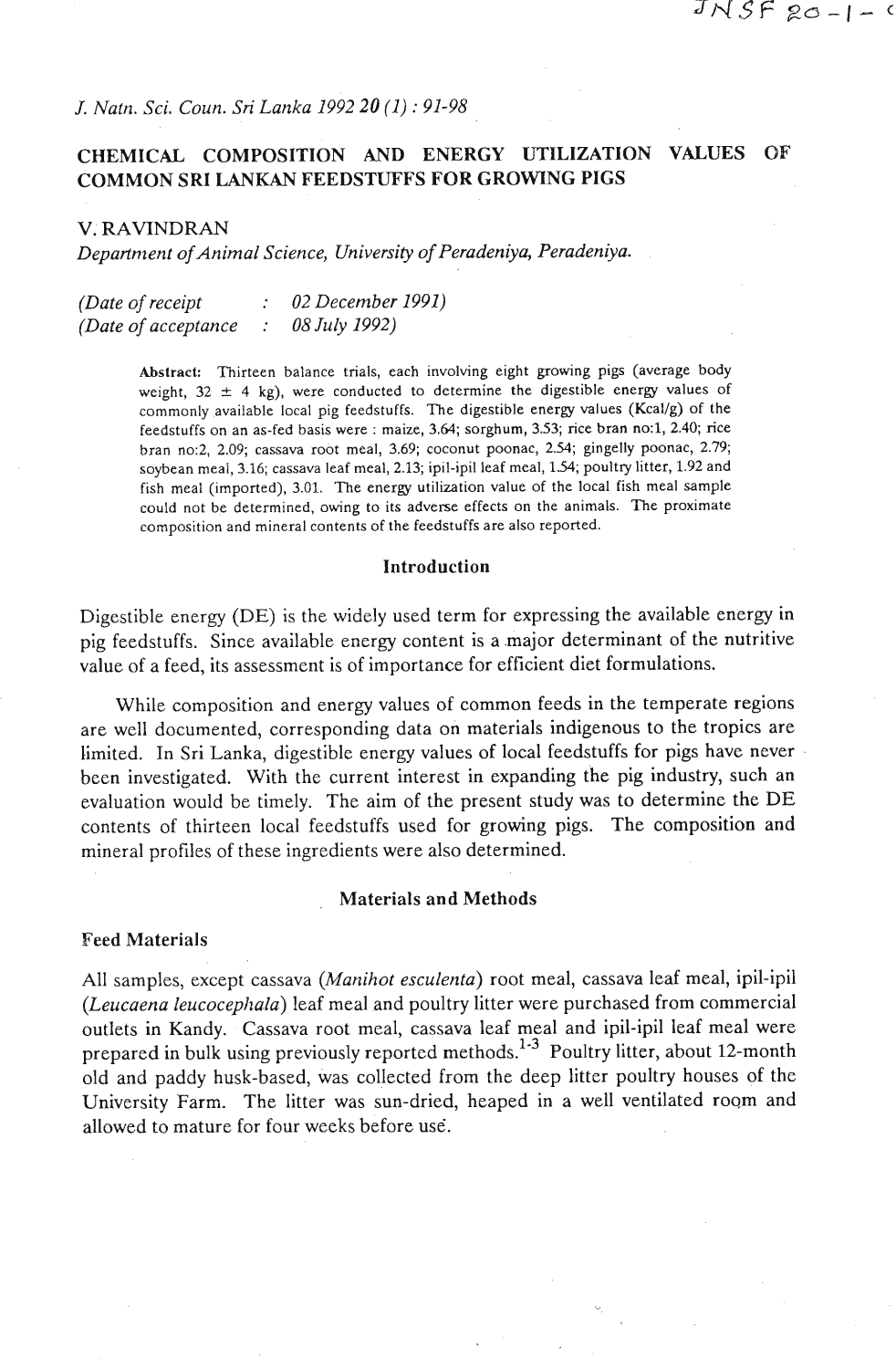#### Experimental Design

Thirteen separate balance trials, each involving eight growing, castrated male pigs (average body weight, **32** kg; range, **26-40** kg) were conducted. Different experimental designs were employed for the evaluation of energy and protein supplements.

## Energy Supplements

In each trial, eight pigs were grouped into two blocks based on body weight and the ouiccme groups were assigned to either a basal diet or a test diet. The basal diets consisted of **75%** maize, **16%** soybean meal, **5%** fish meal plus 4% minera! and vitamin supplements, and supplied 16% crude protein. The test diet was formulated by replacing (w/w) the basal diet with 30% test feedstuff.

**A 2 X 2** Latin Square change-over design was exnployed. Each experimental period consisted of an adjustment period **(5** days), a preliminary period (5 days) and a total collection period **(10** days). Thus each trial was of 40-day duration. By the conclusion of the trial, each diet has been fed to all eight pigs.

## Protein Supplements

Since evaluation of high-protein feedstuffs at dietary levels far in excess of normal levels of use may underestimate their energy utilization values,  $4\alpha$  a modified design was used for the protein supplements. In each trial, eight pigs were assigned to four outcome groups based on litter and body weight. The outcome groups were then allocated either to a basal diet (similar to that used for evaluation of energy supplements) or to one of the three test diets where the basal diet was replaced (w/w) with 6.6, **13.3** and **20%** of the test feedstuff. The only exception was fish meal, where the replacement levels employed were **3.3,6.6** and **10%.** 

**A** 4 X 4 Latin Square change-over disign was utilized. Each experimental period consisted of an adjustment period (5 days), preliminary period (5 days) and a total collection period **(5** days). Each trial therefore lasted **60** days. By the conclusion of the trial, each diet had been fed to all eight pigs.

## Experimental Procedare

Pigs were housed in individual metabolic cages which had facilities for separation and collection of faeces and urine. During the adjustment period, after being put into the cages, only the basal diet was given. During the preliminary period, the dietary treatments were introduced and the pigs were fed **twice** daily with an amount calculated at **5%** of their body weight. All diets were fed in a wet mash form **(1:l**  feed:water ratio). During the collection period, faeces were collected daily from each cage, dried at  $60^0C$  for 48 hours and weighed. Faecal and feed samples were bulked,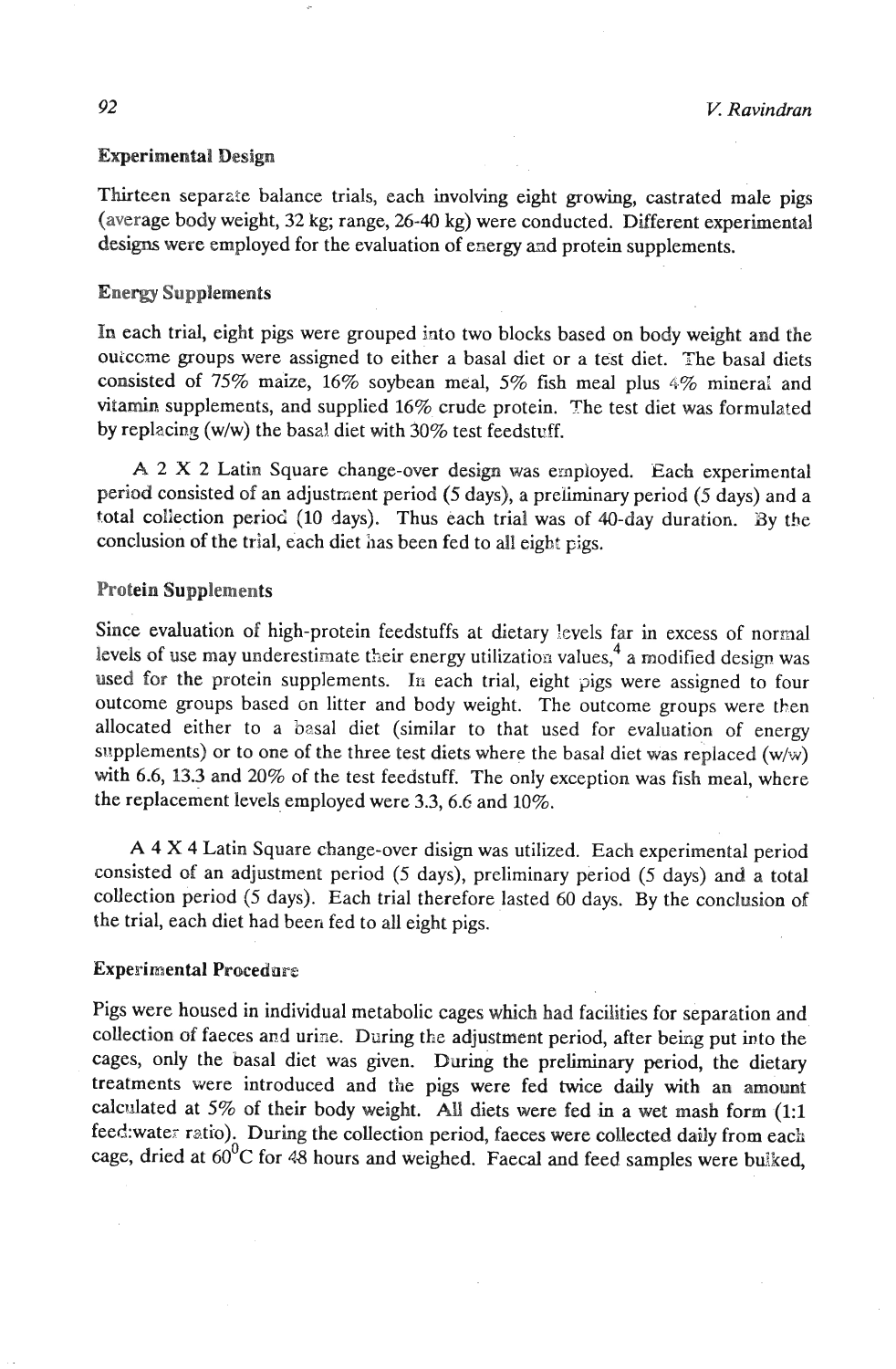#### *Local Feedstuffs* **for** *Pigs 93*

ground to pass through a 60-mesh screen and representative samples were taken for the determination of gross energy by calorimetry.

The analyses on feed samples were conducted according to the methods of the Association of Official Analytical Chemists.<sup>5</sup> Cations were determined by Atomic Absorption Spectrophotometry and phosphorus by colorimetry, as described previously.<sup>6</sup>

#### Statistical Analysis

Digestible energy contents of the energy suppl2ments were calculated by the difference method, whereas regression analysis vas employed for the protein supplements.<sup>7</sup> These calculations assumed that there were no associative effects between the basal diet and the test ingredient.

## Results and Discussion

The chemical composition of the test feedstuffs are presented in Table **1.** The average values of cereals, cassava root meal and imported fish meal are comparable to those documented by  $Gohl$ <sup>8</sup> but differences were observed for the composition of by-product feeds. Rice bran, coconut poonac and gingelly poonac samples were found to contain relatively lower contents of crude protein and higher contents of crude fibre than those reported from elsewhere in the tropics.<sup>8</sup>

| Feedstuff                 | Dry<br>matter | Crude<br>protein* | Crude<br>fat* | Crude<br>fibre* | $\mathrm{Ash*}$ | Nitrogen<br>free-<br>$extracts*$ |
|---------------------------|---------------|-------------------|---------------|-----------------|-----------------|----------------------------------|
| <b>Energy supplements</b> |               |                   |               |                 |                 |                                  |
| Maize                     | 92.0          | 9.2               | 4.0           | 2.3             | 1.5             | 83.0                             |
| Sorghum                   | 91.8          | 10.1              | 4.2           | 2.2             | 2.0             | 81.3                             |
| Rice bran no.1            | 90.1          | 13.2              | 12.8          | 16.0            | 15.0            | 43.0                             |
| Rice bran no.2            | 89.3          | 8.8               | 11.7          | 19.6            | 23.4            | 36.5                             |
| Cassava root meal         | 88.6          | 2.5               | 0.8           | 1.8             | 2.0             | 92.9                             |
| Protein supplements       |               |                   |               |                 |                 |                                  |
| Coconut poonac            | 91.2          | 21.6              | 7.0           | 12.2            | 7.1             | 52.1                             |
| Gingelly poonac           | 89.5          | 32.5              | 8.2           | 14.8            | 10.8            | 33.7                             |
| Soybean meal              | 92.0          | 42.4              | 6.0           | 8.0             | 5.6             | 38.0                             |
| Cassava leaf meal         | 90.3          | 21.4              | 6.1           | 20.2            | 7.8             | 44.5                             |
| Ipil-ipil leaf meal       | 90.1          | 22.2              | 4.8           | 17.8            | 8.1             | 47.1                             |
| Poultry litter            | 89.3          | 24.8              | 3.4           | 17.3            | 18.0            | 36.5                             |
| Fish meal (imported)      | 92.2          | 70.6              | 4.6           | 0.8             | 13.2            | 11.8                             |
| Fish meal (local)         | 86.9          | 41.5              | 6.5           | 4.0             | 24.6            | 22.4                             |

#### Table **1:** Percentage chemical composition of the feedstuffs

**per cent of dry weight**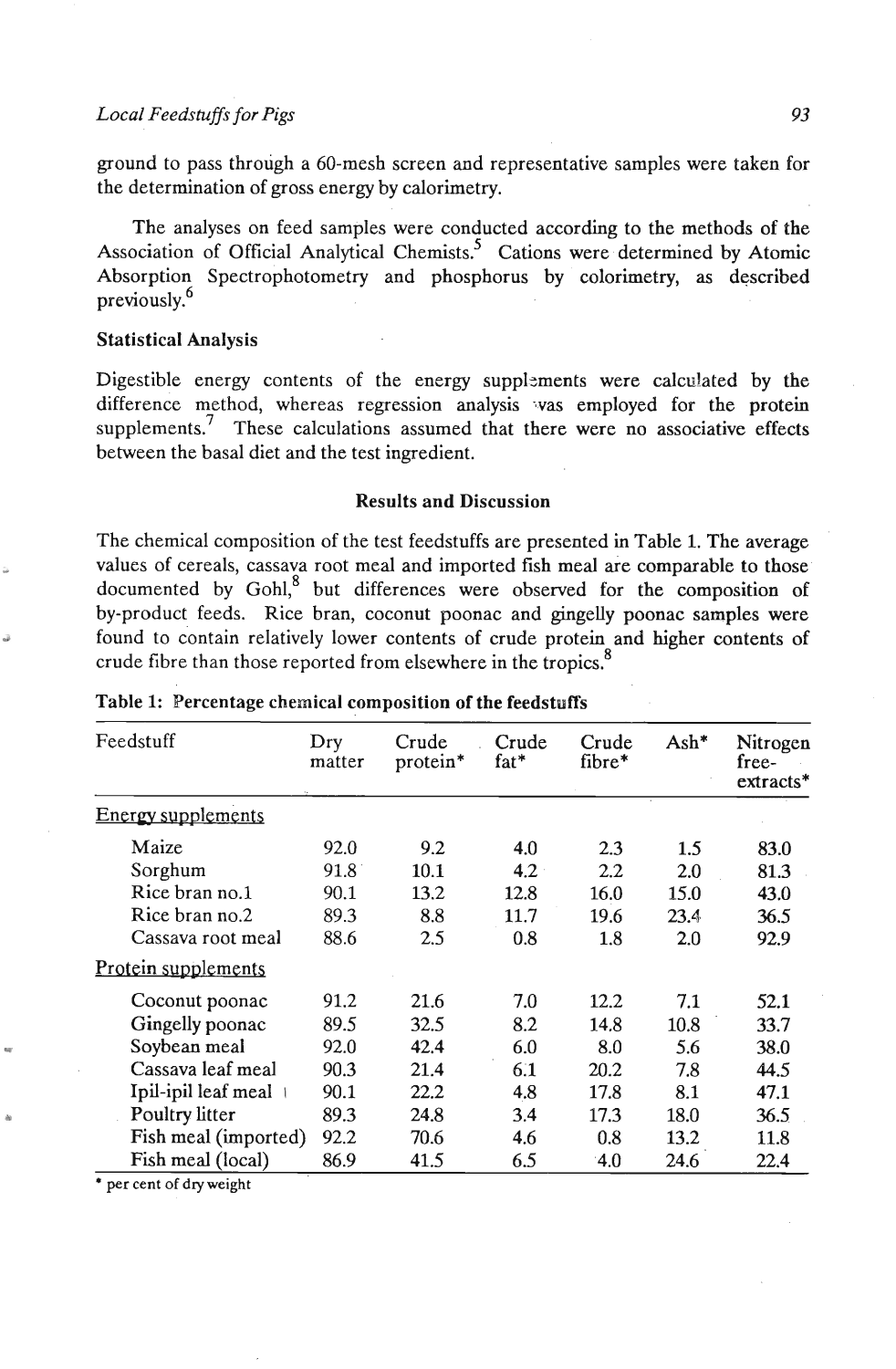The mineral contents of the feedstuffs are presented in Table 2. The calcium and phosphorus contents of the feedstuffs are very similar to those reported elsewhere.<sup>8-10</sup> 'Data reported in the literature for the trace mineral contents of feedstuffs are often variable, since significant differences can arise depending on soil and climatic conditions. The high levels of iron determined in all ingredients are probably reflective of contamination during post-harvest processing. Feedstuffs originating from plant materials contained very low levels of calcium, with the exception of gingelly poonac and the two leaf meals. These three feedstuffs were also found to be rich sources of trace minerals. The data also highlight the potential usefulness of poultry litter as a mineral supplement. Poultry litter contained 5.26% calcium, 2.40% phosphorus and rather high levels of trace minerals.

| Feedstuff           | g/100 g |     |      |       |      | mg/kg |     |         |     |
|---------------------|---------|-----|------|-------|------|-------|-----|---------|-----|
|                     | Ca      | Mg  | K    | Na    | P    | Cu    | Mn  | $Z_{n}$ | Fe  |
| Maize               | .03     | .10 | .26  | .01   | .22  | 3     | 14  | 10      | 160 |
| Sorghum             | .04     | .12 | .30  | .04   | .29  | 6     | 15  | 12      | 112 |
| Rice bran no:1      | .07     | .10 | 1.36 | .02   | 1.19 | 7     | 18  | 28      | 240 |
| Rice bran no:2      | .04     | .11 | 1.25 | .02   | 1.08 | 4     | 12  | 22      | 286 |
| Cassava root meal   | .03     | .06 | .40  | .02   | .18  | 2     | 6   | 10      | 102 |
| Coconut poonac      | .09     | .37 | 1.90 | .08   | .55  | 3     | 7   | 20      | 165 |
| Gingelly poonac     | 2.14    | .46 | 1.38 | .05   | 1.29 | 16    | 46  | 98      | 237 |
| Soybean meal        | .27     | .33 | 2.10 | .04   | .72  | 14    | 22  | 45      | 176 |
| Cassava leaf meal   | 1.44    | .31 | 1.96 | .07   | .33  | 12    | 31  | 26      | 488 |
| Ipil-ipil leaf meal | 1.24    | .26 | 1.70 | .06   | .25  | 8     | 20  | 26      | 376 |
| Poultry litter      | 5.26    | .48 | 2.74 | .44   | 2.40 | 44    | 248 | 286     | 360 |
| Fish meal           |         |     |      |       |      |       |     |         |     |
| (imported)          | 3.02    | .29 | 1.01 | 1.10  | 2.36 | 9     | 22  | 86      | 268 |
| Fish meal           |         |     |      |       |      |       |     |         |     |
| (local)             | 4.36    | .26 | 1.20 | 12.36 | 2.18 | 6     | 16  | 55      | 290 |

Table **2:** Mineral contents **of** the feedstuffs **(70** dry matter basis)

Values for dry matter digestibility, gross energy and DE of the feedstuffs are shown in Table 3. The DE contents of maize and sorghum were determined to be 3.64 and 3.53 KcaVg, respectively. These values were remarkably similar to those reported by Allen<sup>9</sup> and NRC<sup>10</sup> for samples from North America. Over 85% of the dry matter as well as energy contained in both cereals were digested by growing pigs. Somewhat similar DE contents of maize and sorghum are of some practical relevance in Sri Lanka as sorghum, owing to its drought tolerant ability, can be grown under solely rain-fed conditions to produce moderately good grain yields in areas where maize cannot be successfully cultivated.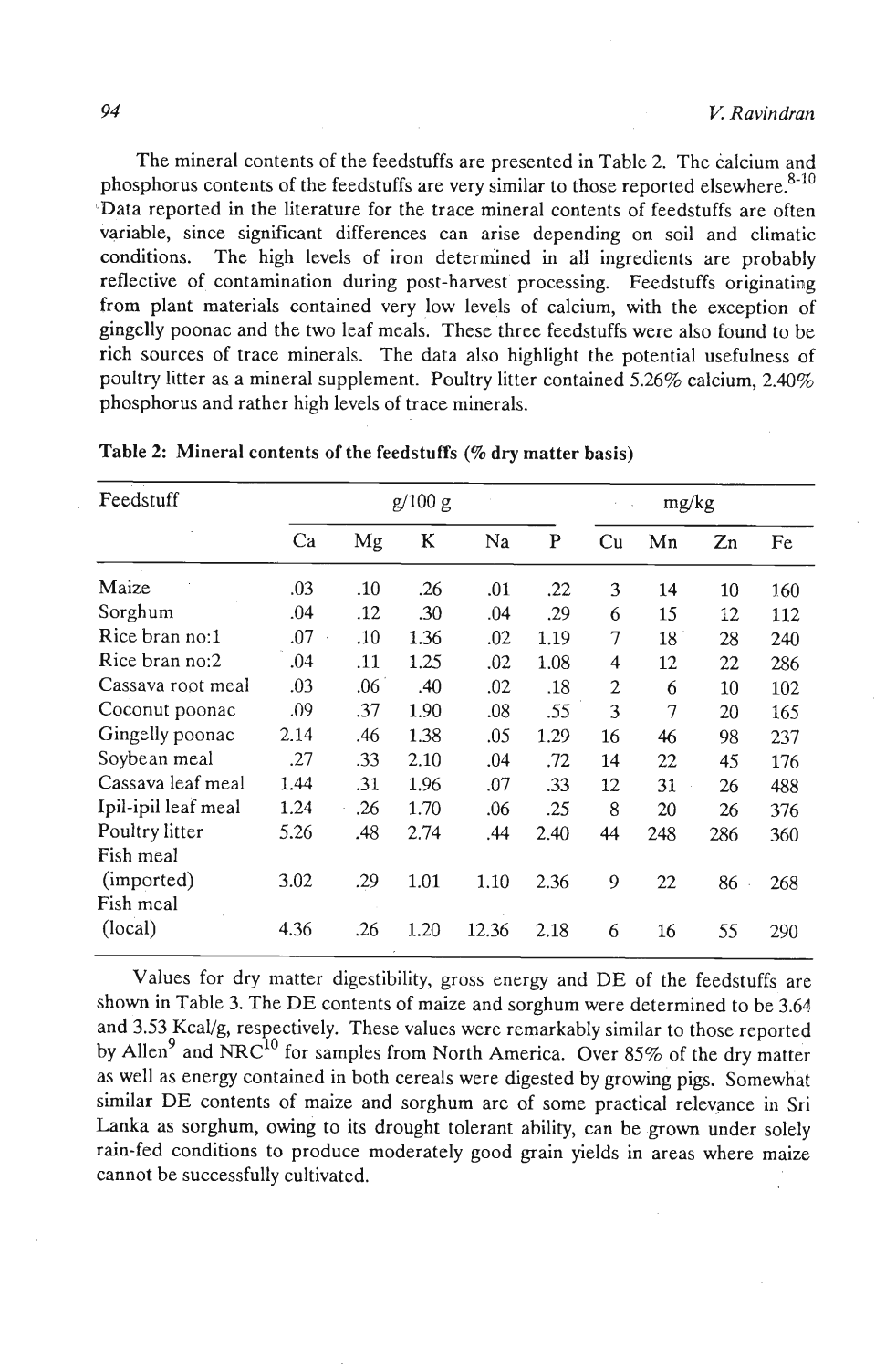# *Local Feedstuffs for Pigs* **95**

| Feedstuff                 | <b>DMD</b><br>% | Gross<br>energy<br>$(Kcal/g)^*$ | DE<br>$(Kcal/g)^*$ | Digestibility<br>of energy $(\%)$ |
|---------------------------|-----------------|---------------------------------|--------------------|-----------------------------------|
| <b>Energy supplements</b> |                 |                                 |                    |                                   |
| Maize                     | 88              | 4.18                            | $3.64 \pm 0.24**$  | 87                                |
| Sorghum                   | 87              | 4.10                            | $3.53 \pm 0.21$    | 86                                |
| Rice bran no.1            | 64              | 3.71                            | $2.40 \pm 0.33$    | 65                                |
| Rice bran no.2            | 59              | 3.60                            | $2.09 \pm 0.25$    | 58                                |
| Cassava root meal         | 89              | 4.08                            | $3.69 \pm 0.09$    | 90                                |
| Protein supplements       |                 |                                 |                    |                                   |
| Coconut poonac            | 63              | 4.22                            | $2.54 \pm 0.17$    | 60                                |
| Gingelly poonac           | 69              | 4.12                            | $2.79 \pm 0.15$    | 68                                |
| Soybean meal              | 82              | 4.18                            | $3.16 \pm 0.20$    | 76                                |
| Cassava leaf meal         | 55              | 4.10                            | $2.13 \pm 0.26$    | $-52$                             |
| Ipil-ipil leaf meal       | 46              | 4.03                            | $1.54 \pm 0.36$    | 38                                |
| Poultry litter            | 56              | 3.70                            | $1.92 \pm 0.27$    | 52                                |
| Fish meal (imported)      | 84              | 3.96                            | $3.01 \pm 0.10$    | 76                                |

|                                                   |  |  | Table 3: Dry matter digestibility (DMD), digestible energy (DE) and energy |  |  |  |  |  |
|---------------------------------------------------|--|--|----------------------------------------------------------------------------|--|--|--|--|--|
| digestibility of the feedstuffs for growing pigs. |  |  |                                                                            |  |  |  |  |  |

# \* **As fed-basis.**

**Mean**  $\pm$  **standard error.** 

In Sri Lanka, large quantities of rice milling by-products are available for use in local animal feed mixtures. Unfortunately, due to inefficient milling techniques, more than **50%** of the by-products processed in Sri Lanka are unsuitable for non-ruminapt feeding. Most rice mills currently in use are of the out-moded huller type which removes both the husk and the bran in one operation, thus producing a bran with considerable admixture of husk. This is reflected by the high fibre and ash contents in the bran samples available in local feed market as rice bran no.1 and rice bran **fis.2**  (Table **1).** The DE contents of rice bran no.1 and no.2 samples were determined to be **2.40** and **2.09** KcaVg, respectively. Only **58-65%** of the energy contained in rice bran was digested by pigs. Digestible energy contents of local rice bran samples were considerably lower than those reported for samples from Australia<sup>11</sup> and North America.<sup>9,10</sup> These lower values are related to the high fibre and ash contents of local samples.

The DE content of cassava root meal was found to be similar to that of maize. This finding is in agreement with that of Aumaitre<sup>12</sup> and highlights the role that cassava root meal could play as a cereal replacer in pig diets.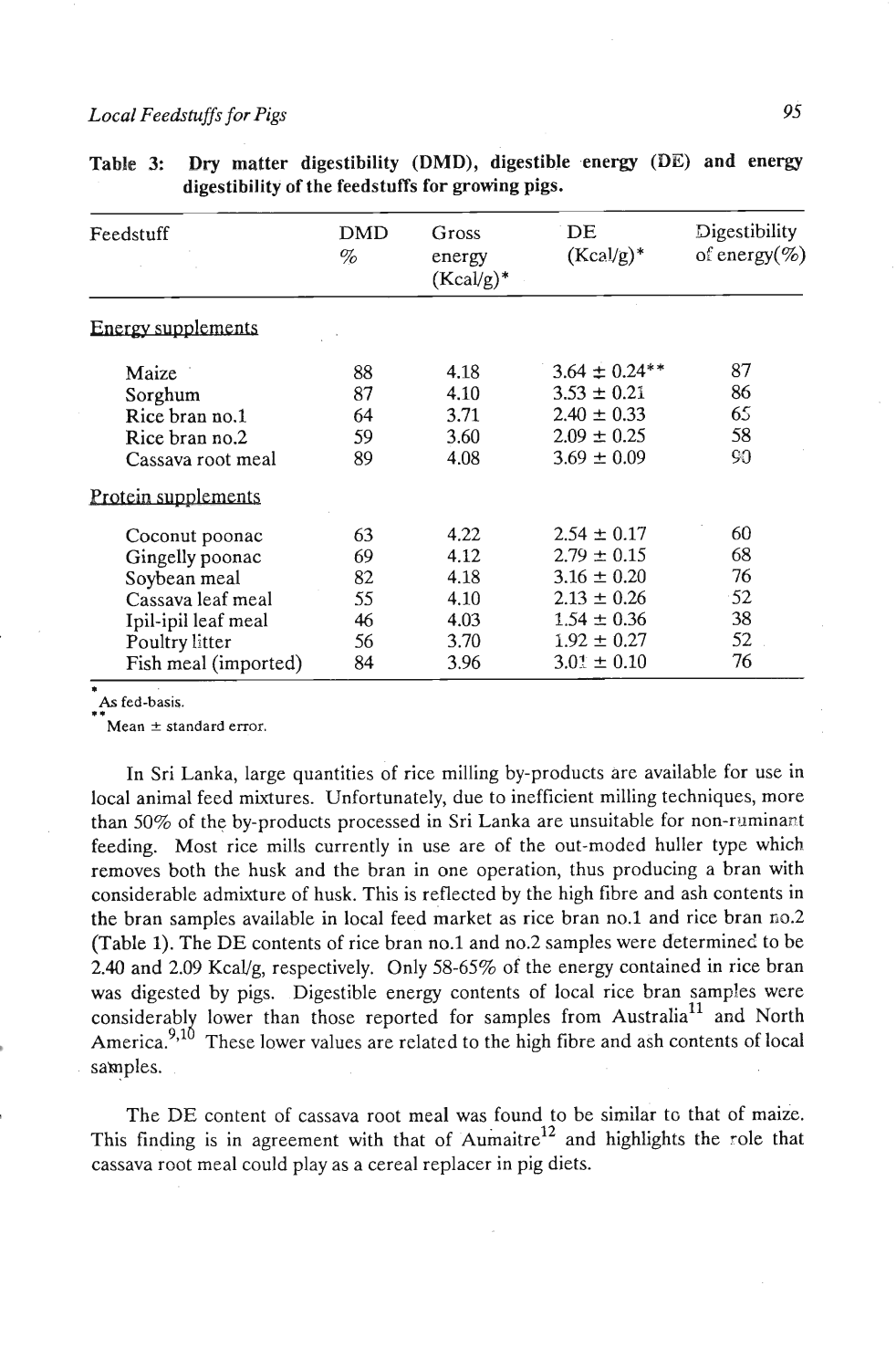Among the protein supplements, soybean meal had the highest DE content (3.16 Kcal/g). The DE contents obtained for locally-produced coconut poonac, gingelly poonac and soybean meal were lower than those reported eisewhere. <sup>9,10</sup> This discrepancy is due to the relatively high fibre contents of local samples.

The crude protein content of locally-produced fish meal was analysed to be only **41.5%,** far below the level of 70.6% determined for the imported fish meal sample (Table 1). When pigs were fed on diets containing 6.6 and  $10\%$  local fish meal, performance was adversely affected. All animals had watery faeces and lost body weight. The balance trial had to be terminated after the first experimental period. The local fish meal used in the study appeared normal in colour and smelI, and there was no evidence of putrefacation. Subsequent analysis showed excessive salt content to be the probable cause for the adverse effects. The sample contained **11.2%** salt, which was much above the legally accepted level of  $7\%$ <sup>3</sup>. The DE content of the imported fish meal was determined to be  $3.01$  Kcal/g.

The inadequate supplies and rising cost of traditional feedstuffs have focussed attention in the recent past on the need to explore the use of hitherto untapped feed resources. Cassava leaf meal, ipil-ipil leaf meal and poultry litter were evaluated for these reasons. The DE content of these three feedstuffs was estimated to be 2.13, 1.54 and 1.92 Kcal/g, respectively. No comparable data is available on the DE contents of these feed ingredients. Though the nutrient contents of cassava leaf meal and ipil-ipil leaf meal were remarkably similar, the energy digested 5y pigs was considerably lower  $(52 \text{ vs } 38\%)$  for the ipil-ipil leaf meal. The tannin and mimosine contents of ipil-ipil leaf meal may be responsible for this low digestible energy.3

The DE contents reported in this study were obtained using growing pigs. It is noteworthy, however, that the digestion coefficients of feedstuffs, particularly of high-fibre materials, could be expected to be higher for older pigs as reported by Fernandez et al.<sup>14</sup> in comparative studies with growing pigs and sows. Older pigs have a higher capacity for fermentation and utilization of fibre components in the hindgut than the growing animals.

Published data on the available energy content of feedstuffs of tropical origin are scanty. Consequently pig feed formulations in tropicai countries, including Sri Lanka, have traditionally used DE contents that have been estimated for feedstuffs originating from tempezate regions. The results of the present study showed that such usage may not be appropriate, in view of the relatively high fibre contents of tropical feedstuffs. This is particularly true for the agro-industrial by-products which form the feed base for pig production in tropical countries. The data presented will have applications in the formulation of accurate and efficient pig rations in Sri Lanka as well as in other tropical areas where these feed ingredients are commonly used.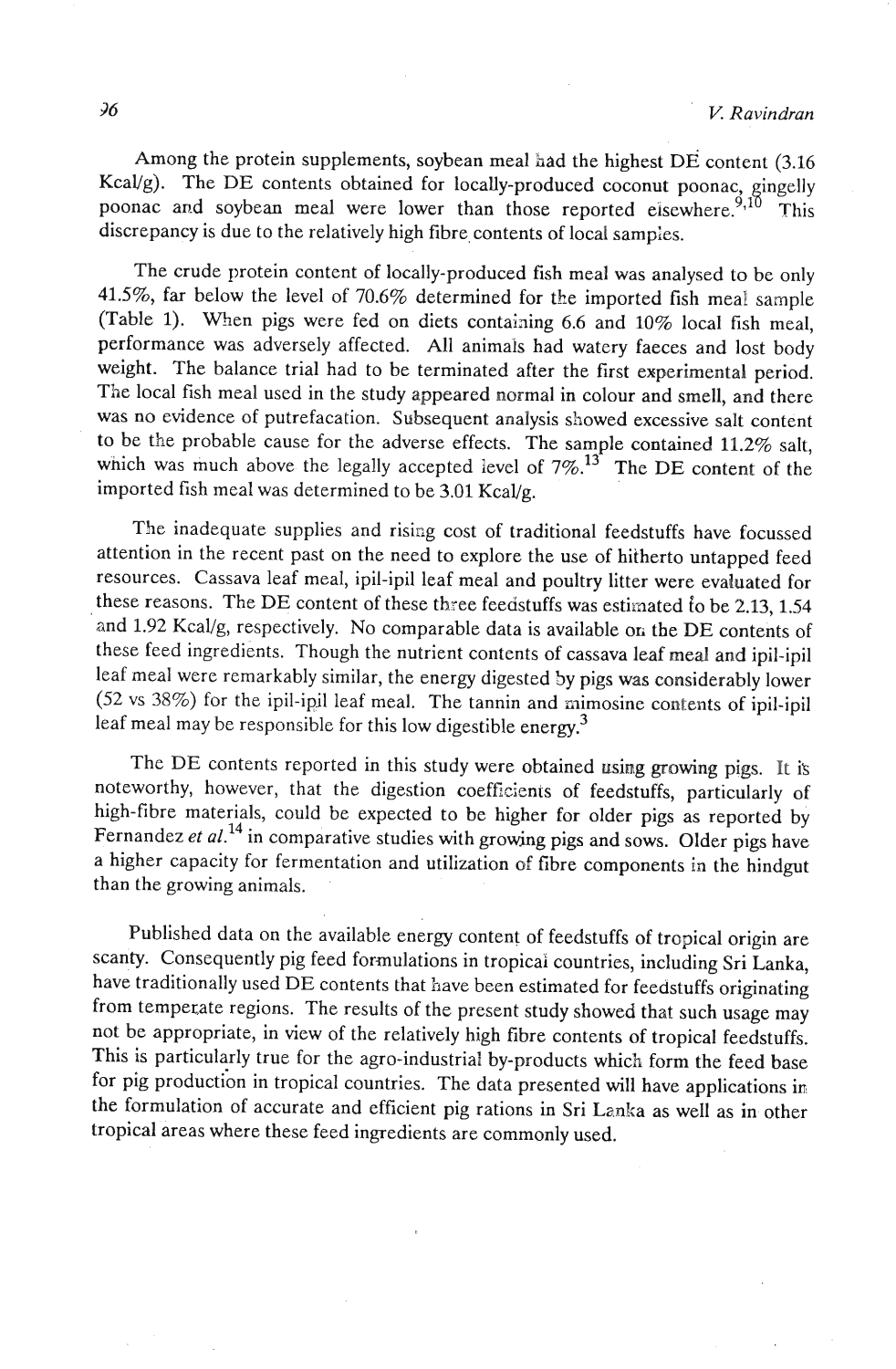#### Acknowledgements

The study was supported by a NARESA research grant (RG/88/Ag/03). The able technical assistance of Messrs A. Shivakumar and A.R.K. Rajapakse are gratefully acknowledged.

## References

- 1. Xajaguru A.S.B., Ravindran V. & Dias E.A. (1978). Utilisation of cassava meal in swine feeding. *Joumal.of the National Science Concil of Sri Lanka 6* **(2):** 95-102.
- 2. Ravindran V., Kornegay E.T., Rajaguru A.S.B., Potter L.M. & Cherry J.A. (1986). Cassava leaf meal as a replacement for coconut oil meal in broiler diets. *Poultry Science* **65:** 1720-1727.
- **3.** Ravindran V. & Wijesiri CJ. (1988). *Leucaena leucocephala* leaf meal as an animal feed. I. Composition and feeding value for young chicks. *Sri Lankan Journal ofAgngncultural Science 25:* 69-74.
- 4. May R.W. & Bell J.M. (1971). Digestible and metabolizable energy values of some feeds for the growing pig. *Canadian Journal of Animal Science* 51: 271-278.
- 5. AOAC. (1975). *Official Methods of Analysis*. (11th ed.) Association of Official Analytical Chemists, Washington, DC.
- 6. Ravindran V., Kornegay **E.T.,** Webb Jr K.E. & Rajaguru A.S.B. (1982). Nutrient characterization of some feedstuffs of Sri Lanka. *Journal of the National Agn'cultural Society of Sri Lanka 19:* 19-32.
- **7.** SAS. (1982). *Statistical Analysis System.* Statistical Analysis Systems, Inc., Cary, North Carolina, U.S.A.
- 8. Gohl B. (1981). *Tropical Feeds.* FAO, Rome.
- 9. Allen X.M.D. (1991). Ingredient analysis table. *Feedstuffs ((USA)* 63(29): 24-31.
- 10. NRC. (1979). *Nutrient Requirements of Domestic Animals, No.2, Nutrient Requirements of Swine.* (8th ed.) National Research Council, National Academy of Sciences, Washington, DC.
- 11. Warren B.E. & Farrel D.J. (1990). The nutritive value of full-fat and defatted Australian rice bran. **111.** The apparent digestible energy content of defatted rice bran in rats and pigs. *Animal Feed Science and Technology 27:* 247-257.
- 12. Aumaitre A. (1969). Nutritive value of manioc and different cereals **in** early weaning diets for the piglet: digestive utilization of feed and its effects on growth of the animal. *Annales de Zootechnie* 18: **385-393.**